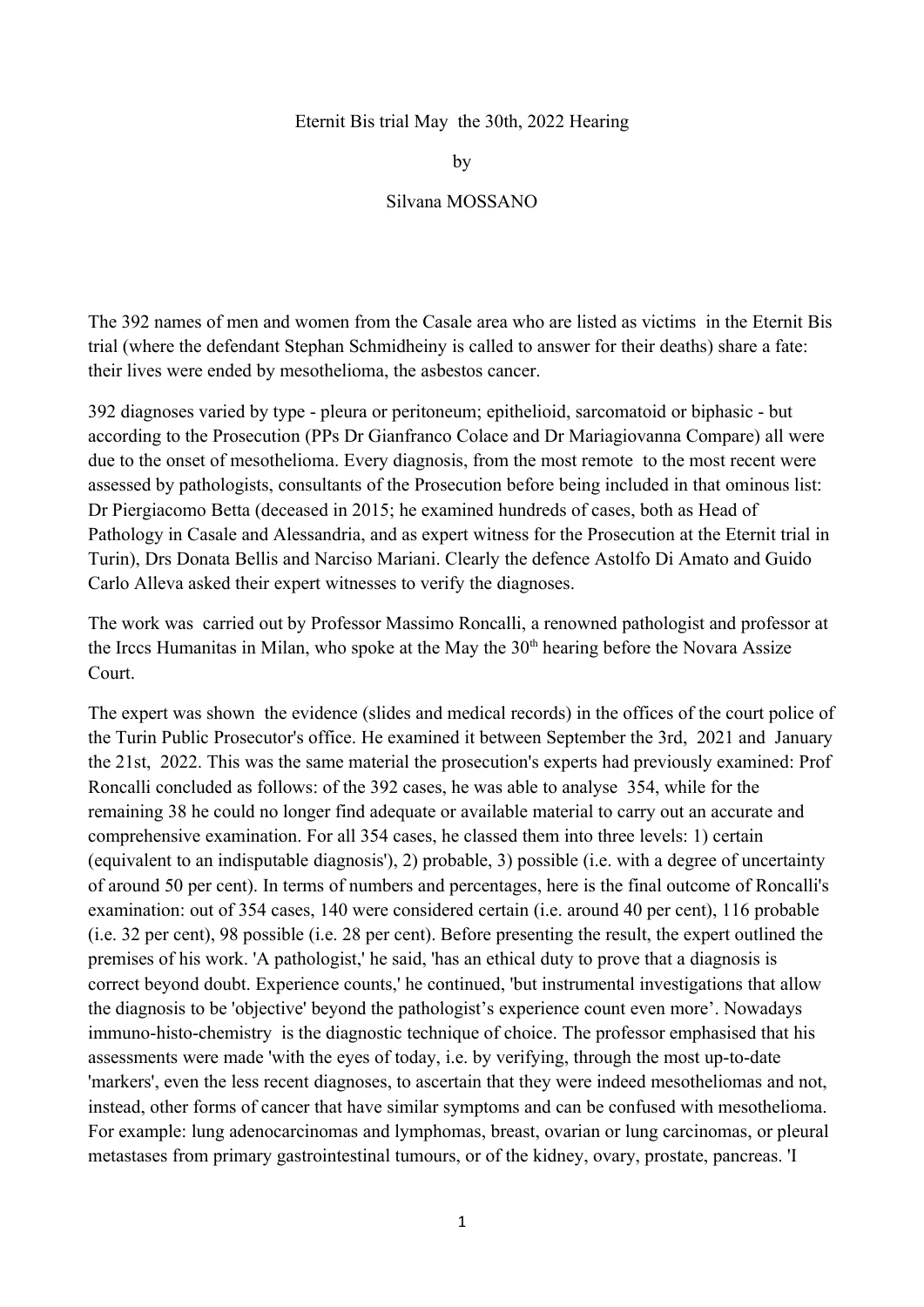would not be able to look with the eyes of the past,' he emphasised, 'if I did, I would be inaccurate and not objective in my assessments' he added.

True. And, in putting on the 'eyes of today, of the 354 cases examined, Professor Roncalli did not exclude any, albeit with varying degrees of certainty compared to the assessments of the prosecution consultants who had examined those cases some time ago. There is no reason to doubt that the prosecution experts also used the 'spectacles of today'; nor did Roncalli raise any doubts to that effect.

In the past, there was no immuno-histo-chemistry, there were none of the currently available markers (and studies are in progress to find more advanced ones), but pathologists used the best diagnostic techniques of the time: it is worth remembering that the Pathology Department headed by Dr Betta at the time had quality certification, which he himself demanded, before the University required it. In addition, however, the instrumental findings were examined with the 'lens' of experience. At the November 22<sup>nd</sup> 2021 hearing, Pathologist Dr Donata Bellis had explained: 'If the only deciding factor were the staining of the slides using immunohistochemistry, a machine performing this function would suffice and a pathologist would not be necessary. A diagnosis is made and confirmed by evaluating and comparing several features: from the morphology of the tumour, to radiographic (x-ray, CT, PET), cytological and histological tests, with further verification by immuno-histo-chemistry if the experts deem it necessary '.

Professor Roncalli carried out the task entrusted to him by the defence scrupulously, considering 'several markers with high sensitivity and specificity, because there is no ideal marker present on all mesotheliomas'. As well as classing cases as 'certain', 'probable' and 'possible' cases, he also classed them according to the decade: cases between 1990 and 1999, between 2000 and 2009 and between 2010 and 2019. And he highlighted, 'greater diagnostic weaknesses' are found among cases in the first decade. The professor said, 'mesothelioma is a rare, unfamiliar disease, and therefore diagnosis is difficult'. He repeated that symptoms are not enough to establish that it is mesothelioma several times, and even evidence of a pleural effusion in an X-ray or CT scan can be something else. For example, he reported that a pleural effusion, in most cases, is due to simple pleurisy, i.e. an inflammatory disease of the pleura. His words: 'Fortunately, the mesothelium rarely undergoes a malignant transformation. Very often it is 'only' irritated by inflammatory phenomena (pleurisy)'.

Far from me to dispute the authoritative scientist's statements, I am only a journalist: Professor Roncalli's language is that of science and I have the utmost respect for it. But there is another language, on a no lesser plane, that of experience, of 'practice', let us say, which deserves equal consideration. To define mesothelioma, albeit in a technical sense, as an 'unfamiliar' disease causes a stir in Casale Monferrato and the surrounding area, where it is difficult to find a family that has not suffered deaths due to mesothelioma. And to say, then, that 'very often' pleural effusion is caused by pleurisy causes another shock. Those who read 'pleural effusion' on the X-ray report (small, modest, extensive, it matters little) have no illusions. How many candles lit in church praying, pleading, while waiting for a cytological or histological test, for a pitifully hoped for diagnosis of pleurisy! But how many times has that 'effusion' corresponded 'only' to pleurisy? It is difficult, in Casale and the surrounding area, to find any trace of it. Now, we are aware and, indeed, firmly agree, that emotions cannot guide judges. Facts are essential. And Professor Roncalli has done well to set out his objective assessments. Equally objective are those of the public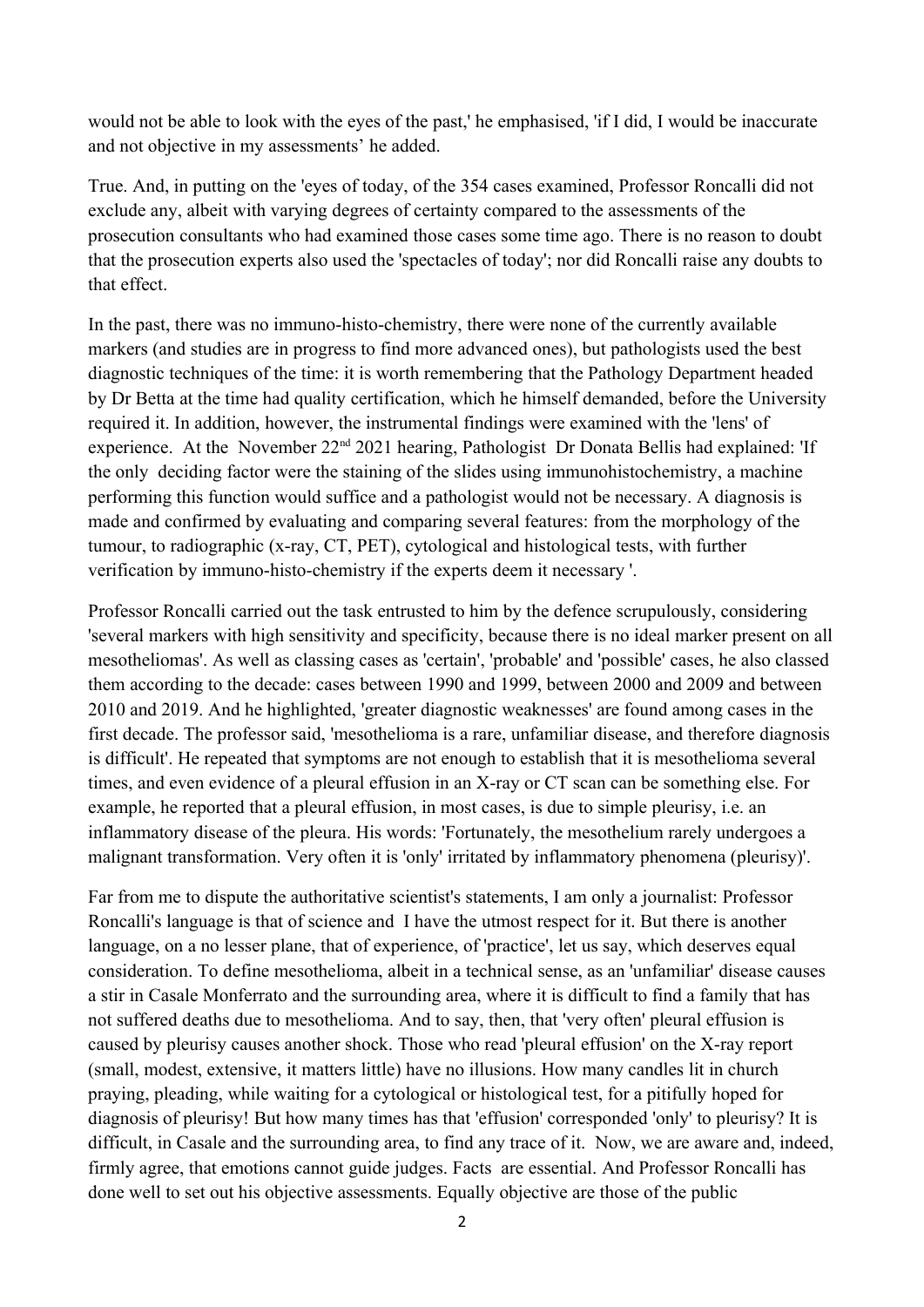prosecution's anatomical pathologists. Just as objective - conscientiously and deontologically - must hopefully be the answers to the questions provided by all expert witnesses, of whatever party and on whatever subject. Then there is also the context - vital, emotional, affective - to be assessed and which weighs as much as the science. The context is the harmonious coexistence based on the regulation of relations between people. If this harmony is shaken by wrongdoing, a court of justice is the agreed forum to establish whose fault it was. In a trial, the purpose is to pursue justice. To compensate those who have been wronged. That is why objective science must be combined with living experience.

The Eternit Bis trial in Novara has to assess the whole picture of what happened in Casale. Not just any abstract one. The accounts of witnesses, victims' relatives or the victims themselves when they were alive are part of the picture, and are no less valid than the indisputable and essential findings of experts.

In the community of Casale, 392 deaths with those symptoms, those diagnoses at different times, those deaths are the consequence of exposure to asbestos that was different than elsewhere. Even in Milan and other large cities there was a 'natural' spread of asbestos fibre, but evidently in Casale, a small provincial town, there was more which is demonstrated by the number of people who developed the disease. The number of people who died. Like the 38-year-old young woman, who was born in the same year, 1976, in which the entrepreneur Schmidheiny had taken over the management of Eternit.

Of course, there are 'chameleon' tumours, which look like mesotheliomas and, instead, are other forms of cancer: but are we to believe that at Casale there was such a high concentration and repetition of 'false positives' on histological examination? And how would we explain it?

## **CROSS-EXAMINATION OF THREE EXPERT WITNESSES**

In the May the  $30<sup>th</sup>$  hearing, the three defence expert witnesses who had previously spoken were cross-examined by Public prosecutor Gianfranco Colace and specifically, industrial hygienist Danilo Cottica, engineer Giuseppe Nano and Prof Pierluigi Nicotera, an expert in neurodegenerative diseases from the University of Bonn. In answering the PP's questions, Professor Nicotera reiterated the thesis of 'chromothripsis' that triggers mesothelioma; he insisted that 'a single exposure to asbestos is enough' to become ill and that 'the subsequent accumulation of exposure is not relevant for the formation of the tumour and its progression'. This is unproven as the PP's expert witnesses have shown time and time again. Regarding the difference between crocidolite (blue asbestos) and chrysotile (white asbestos) Prof Nicotera believes it is not possible to determine whether one acts any differently from the other. 'However, it is known that crocidolite is more dangerous than chrysotile,' PP Dr Colace noted. Professor Nicotera's reply: 'Epidemiological studies say so. From a molecular point of view we don't know '.

Engineer Nano was asked to confirm that the waste, fed into the Hazemag mill to re-enter the production cycle, had to be pre-treated, i.e. crushed. Yes, he replied, and the shredding had to be done under wet conditions. As far as we know, in the former Piemontese area, in Via Oggero, where the crushing of asbestos waste took place, the bulldozer was certainly moving back and forth under the open sky; and it may even have rained sometimes, but only occasionally, and at the behest of the weather. Prosecutor Colace asked Professor Cottica about the alternative fibres with which